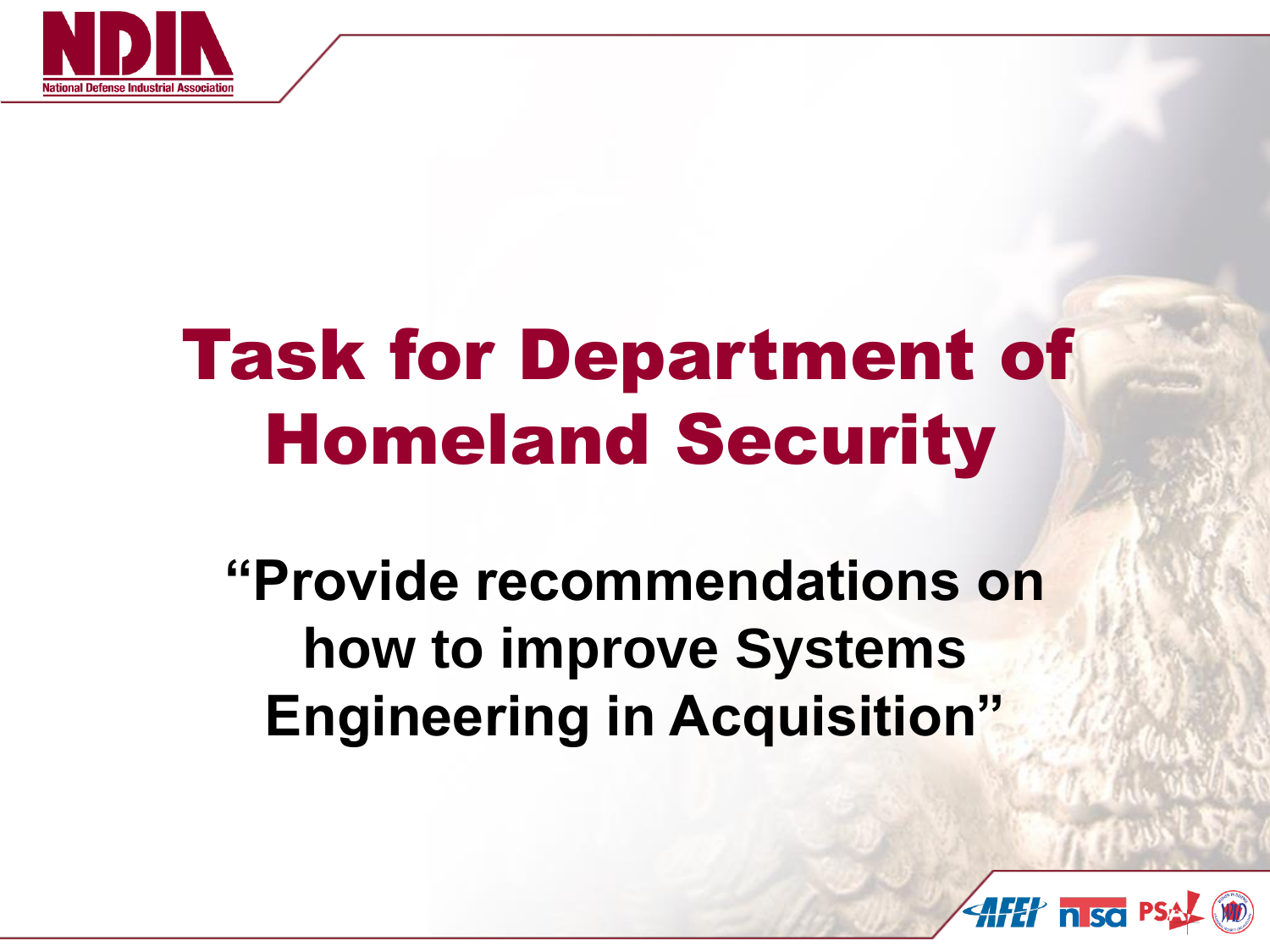

# DHS Components

- **Transportation Security Administration**
- **US Coast Guard**
- **US Customs & Border Protection**
- **US Citizen & Immigration Services**
- **Federal Emergency Management Agency**
- **US Immigration & Customs Enforcement**
- **US Secret Service**
- **National Protection & Programs Directorate**
- **Domestic Nuclear Detection Office**
- **Office of Health Affairs**
- **Office of Intelligence & Analysis**

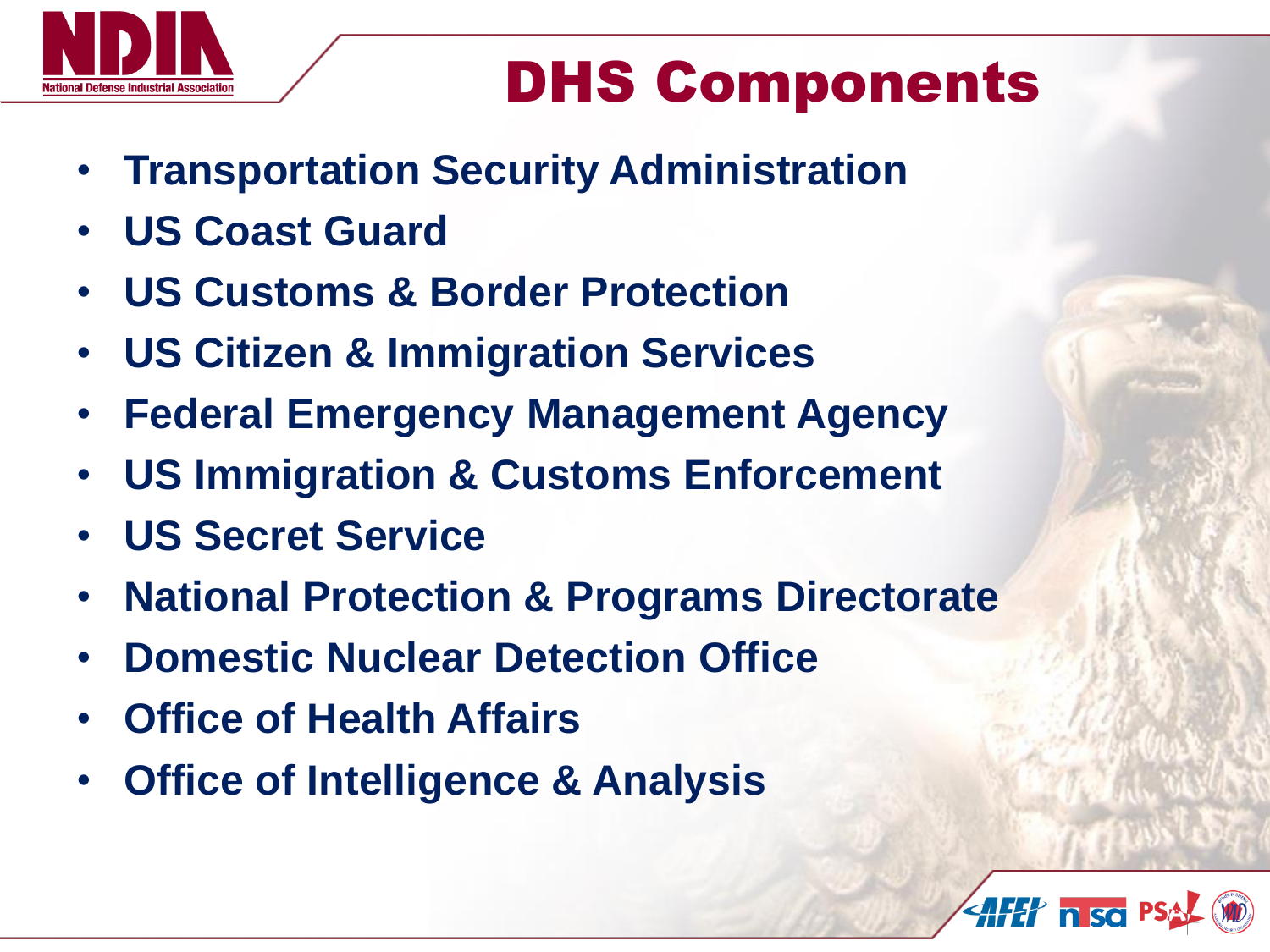

## Methodology

- **Sponsor: Jim Tuttle, Chief Systems Engineer, DHS**
- **Description: DHS has a comprehensive Guidebook, 102-01-103-01, on Systems Engineering Life Cycle**
	- **Fully and effectively describes the DHS acquisition process**
- **Suggested Issue to NDIA: Systems Engineering involvement in acquisition is inconsistent and at times ineffective**
	- **Lack of technical authority**
	- **Lack of oversight**

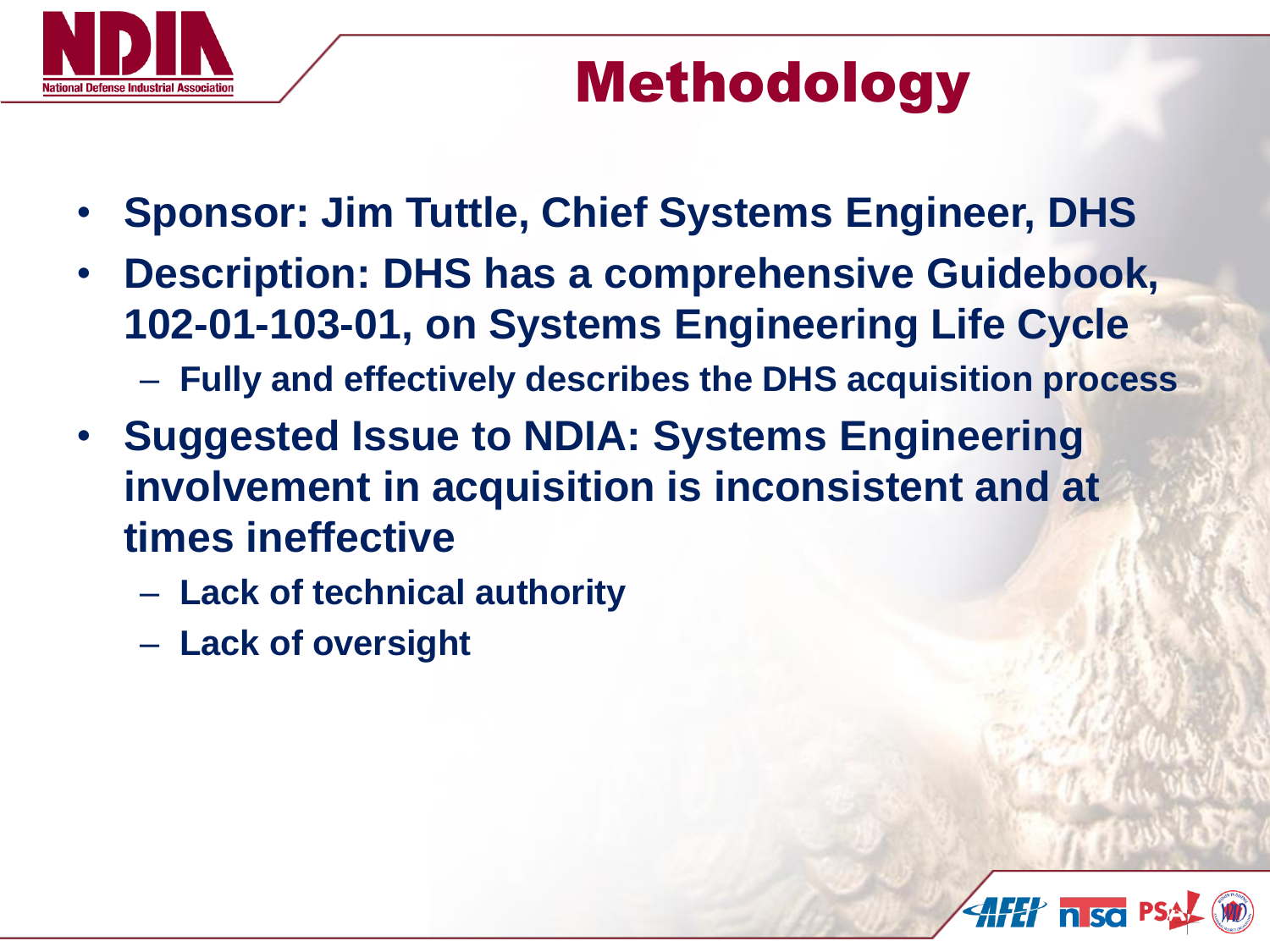

# Getting Started

- **NDIA task chair, vice-chair will be invited to annual DHS Systems Engineering Center of Excellence meeting**
	- Late January/early February
	- DHS HQ, Vermont Ave, Washington DC
- **Will present our most recent "Top Systems Engineering Issues within the Department of Defense"**
	- Set the stage for what NDIA can offer
	- Initiate discussions on what DHS component SE representatives believe to be "problem areas" within DHS
- **Plan next steps based on results of discussions**
	- Series of workshops with DHS Components and NDIA SE experts
	- Series of specific interviews with DHS component SE reps
	- Other

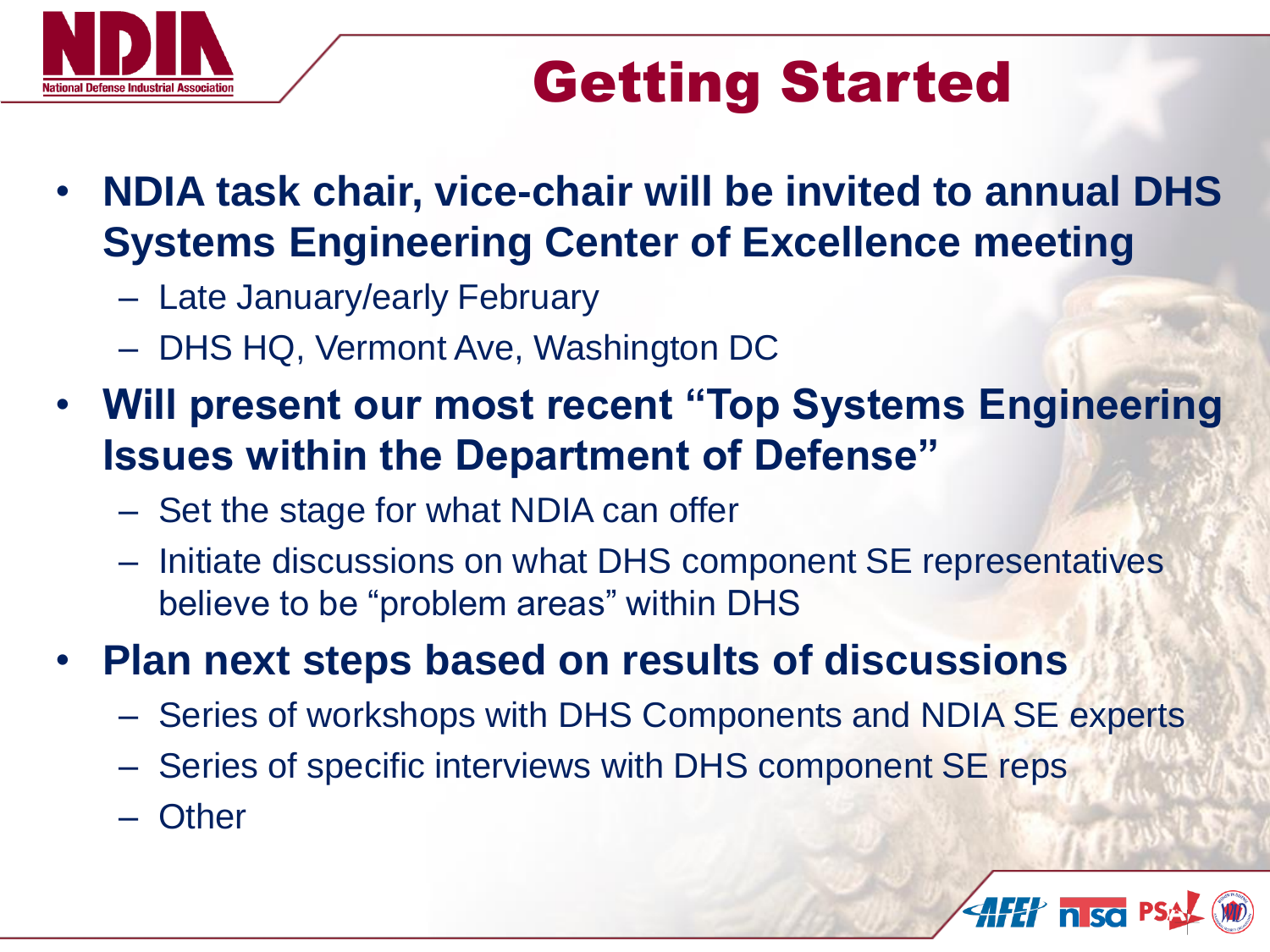

## Output

- **Report similar to "Top DoD SE Issues Report" but entitled "Recommendations to Improve Effectiveness of Systems Engineering within the Department of Homeland Security"**
- **Target release date: late 2018**
- **Submitted by Gen Hawk Carlisle to DHS Acting Secretary Elaine Dukes**
	- After review by Jim Tuttle and Kerry Wilson